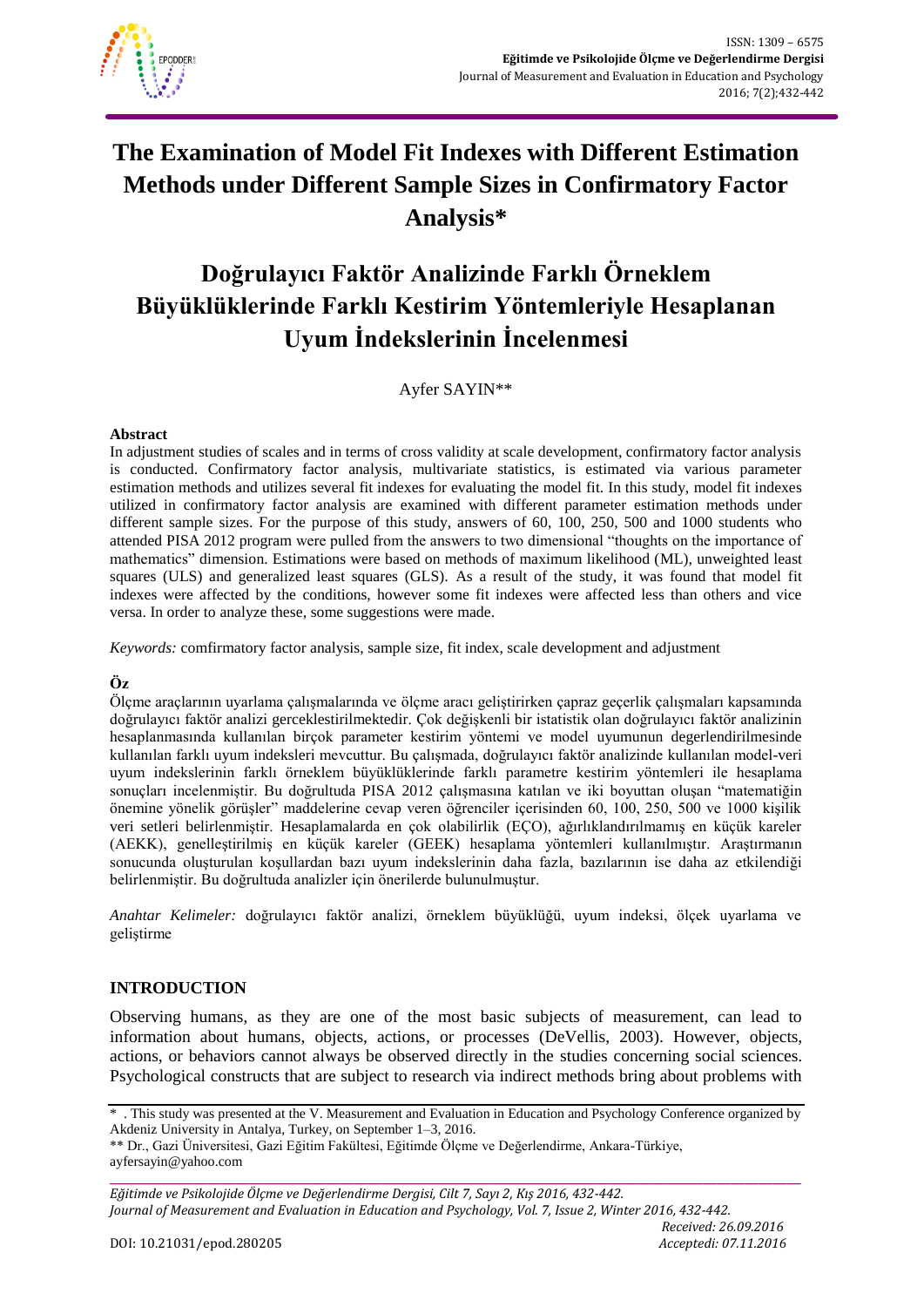the improvement of the measurement devices. For instance, psychological measurements are always based on limited behavior patterns and there is always a chance for faulty measurements. Units that are not defined precisely on the measurement tools and methods create a different problem for measurements. Psychological constructs should be demonstrated with their relative underlying constructs and observed phenomena because they cannot be defined as standalone, thus require observed responses (Crocker & Algina, 1986).

Confirmatory factor analysis (CFA), which in terms of structural equation modeling explores the relationships between latent and observable variables, analyses the measurement model where factor count and relations indicated beforehand. CFA focuses on one variable explaining another variable (or variables) and its error variances from all its sources. Error in measurement varies from each other and unbound to the factors. Relations between factors don't have to be completely analyzed (factors are assumed to differ as a set) (Kline, 2011).

Since CFA is a multivariate statistics model; normality of the data set, single and multivariate outliers, linearity, multicollinearity and homogeneity of variances should be analyzed before the estimation (Tabachnick & Fidell, 2007). When multivariate normality assumption is not supported, unweighted least squares method can be utilized.

In the estimation process of CFA, firstly the description of the model is presented, then the degrees of freedom in the model is explored by identifying the model. After that, in accordance with the features of the data set, a parameter estimation method is settled upon and used to determine the path coefficients and error variances in the observed-latent variables. Lastly, to evaluate the model-data fit, fit indexes are calculated and necessary adjustments are made according to the modification suggestions.

CFA, which is a special instance of structural equation modeling that all the equations involving multiple regression equations being calculated at the same time, is a multivariate statistics and it depends on certain assumptions. These assumptions are level of scale, outlier, missing value, normality, multiple connections, variable count, linearity, uncorrelated error term and sample size (Schumacker & Lomax, 2004; Tabachnick & Fidell, 2007; Byrne, 2010). Kaplan (2001) suggests that basic assumptions of structural equation modeling are sufficient sample size, mutlivariate normality, missing data and proper building of the model. Fan, Thompson & Wang (1999) focuced in their studies that effects of sample size, estimation methods, and model specification on structural equation modeling fit indexes. Researchers state that although there are so many fit indexes which were developed under different theoretical rationales, it is not known which fit indexes are the ideal. Therefore, it is necessary to investigate the variables in which fit indixes are sensitive (Fan and others, 1999). Fan and Sivo (2007) examined the sensitivity of model fit indices to different types of models while controlling for the severity of model misspecification. At each level of misspecification, the severity of misspecification is comparable across the three different models. Ximénez (2009) first examined recovery for models correctly specified with the known number of factors, and then investigated recovery for models incorrectly specified by underfactoring. Savalei (2012) was studied with RMSEA under different types of misspecification.

Within the scope of this research, two models consisting of two dimensions were created. The difference between the first model and the second model is the items of the dimensions. Within the scope of research, three questions are answered:

- What are the fit indexes that were estimated via different parameter methods with different sample sizes in Model 1?
- What are the fit indexes that were estimated via different parameter methods with different sample sizes in Model 2?
- How do fit indexes differ within the Model 1 and Model 2, under different sample sizes and different parameter estimation methods?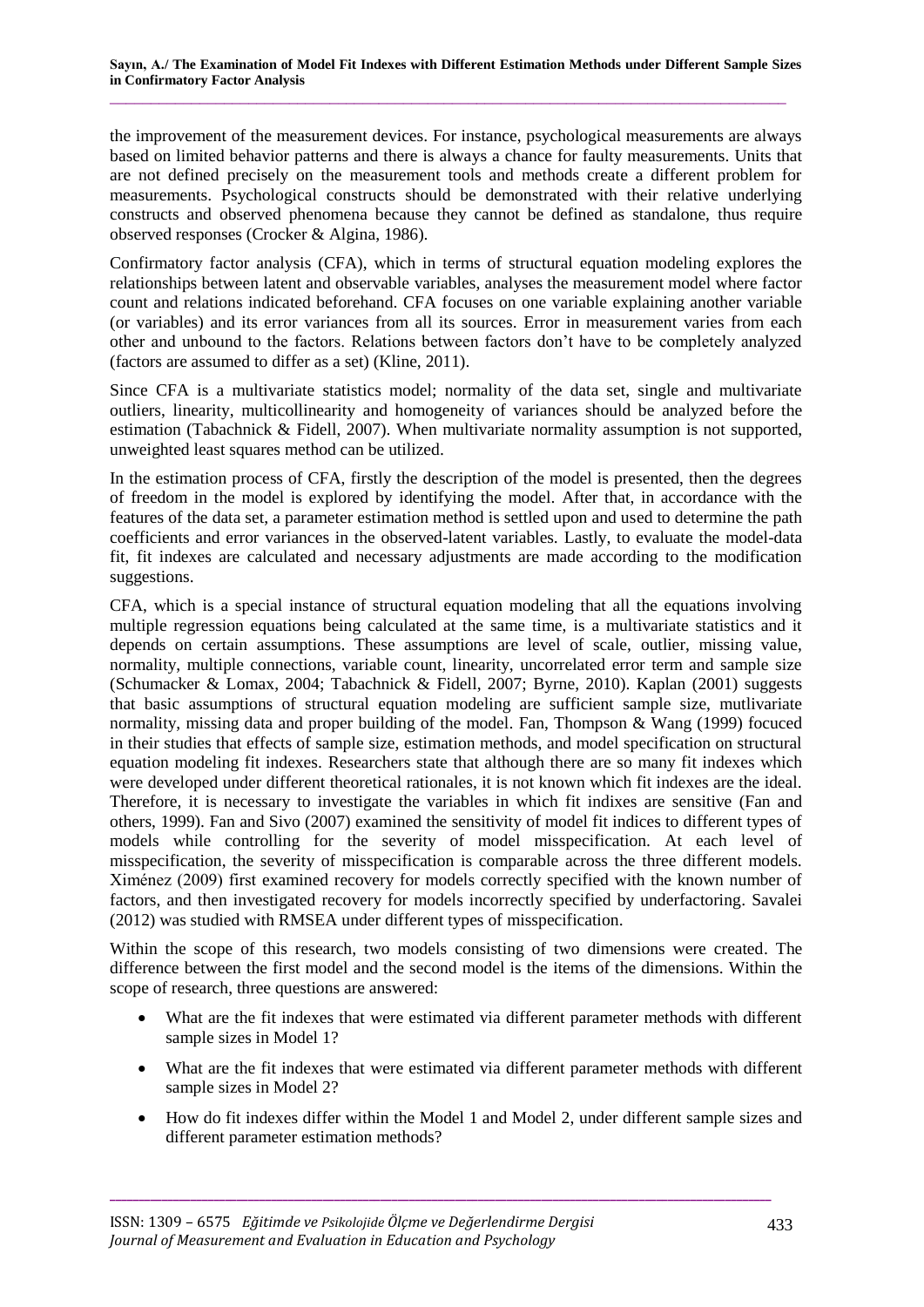#### *Purpose of the study*

CFA, which is used commonly to test a theoretical construct, used mainly in scale development, scale adjustment, cultural comparison, and comparing groups. CFA should be properly managed in areas like development and adaptation of scales used in the education field. When the literature in the field is examined, it can be seen that confirmatory factor analysis along with structural equation modeling is used frequently. However, in those studies sample size assumption is not properly utilized or not determined in accordance with assumptions of parameter estimation methods. This study aims to investigate the model fit indexes with different parameter estimation methods under different sample size conditions.

 $\_$  ,  $\_$  ,  $\_$  ,  $\_$  ,  $\_$  ,  $\_$  ,  $\_$  ,  $\_$  ,  $\_$  ,  $\_$  ,  $\_$  ,  $\_$  ,  $\_$  ,  $\_$  ,  $\_$  ,  $\_$  ,  $\_$  ,  $\_$  ,  $\_$  ,  $\_$  ,  $\_$  ,  $\_$  ,  $\_$  ,  $\_$  ,  $\_$  ,  $\_$  ,  $\_$  ,  $\_$  ,  $\_$  ,  $\_$  ,  $\_$  ,  $\_$  ,  $\_$  ,  $\_$  ,  $\_$  ,  $\_$  ,  $\_$  ,

## **METHODOLOGY**

#### *Research model*

In this research, the effect of varying parameter estimation methods and different sample sizes on fit indexes is meant to be explored. At the same time the effect of models set on the model-data fit indexes are meant to be determined. From this point of view, the research can be classified as a "basis research".

#### *Research Group*

The research group consists of students who attended the PISA 2012 in Turkey. In PISA, 4848 students answered the questions in the "views on the importance of mathematics" dimension. The missing or invalid and  $n/a$  data (n=1693) are removed from the data set and also analyses of the assumptions were done. From the remaining student answers (n=3155), different clusters of 60, 100, 250, 500 and 1000 answers were pulled randomly and processed within the research.

#### *Data Collection Tool*

In PISA 2012, six items in the mathematics dimension of the research were scored in a four-point likert scale. First three of these items ask about their friends' view on mathematics, and the remaining three asks about their families' views on mathematics. Exploratory factor analysis was used with the answers of 3155 students who responded to the survey items in Turkey. At the end of the calculation, it was concluded that the dimension regarding the views of the friends of the students accounted for %37.193 of the total variance, and the family dimension accounted for %32,740 of the total variance. The total variance of the six items was calculated as %69,933. Cronbach's alpha of the first dimension was calculated as 0,824; reliability coefficient of the second dimension was calculated as 0,705. The items can be seen in Table 1 below.

| Dimension | Items                                                               |  |  |
|-----------|---------------------------------------------------------------------|--|--|
| Friends   | X1. Most of my friends do well in mathematics.                      |  |  |
|           | X2. Most of my friends work hard on mathematics.                    |  |  |
|           | X3. My friends enjoy taking mathematics tests.                      |  |  |
| Parents   | X4. My parents believe it's important for me to study mathematics.  |  |  |
|           | X5. My parents believe that mathematics is important for my career. |  |  |
|           | X6. My parents like mathematics.                                    |  |  |

**\_\_\_\_\_\_\_\_\_\_\_\_\_\_\_\_\_\_\_\_\_\_\_\_\_\_\_\_\_\_\_\_\_\_\_\_\_\_\_\_\_\_\_\_\_\_\_\_\_\_\_\_\_\_\_\_\_\_\_\_\_\_\_\_\_\_\_\_\_\_\_\_\_\_\_\_\_\_\_\_\_\_\_\_\_\_\_\_\_\_\_\_\_\_\_\_\_\_\_\_\_\_\_\_\_\_\_\_\_\_\_\_\_\_\_**

Table 1. Items and Dimension

# *Analysis of The Data*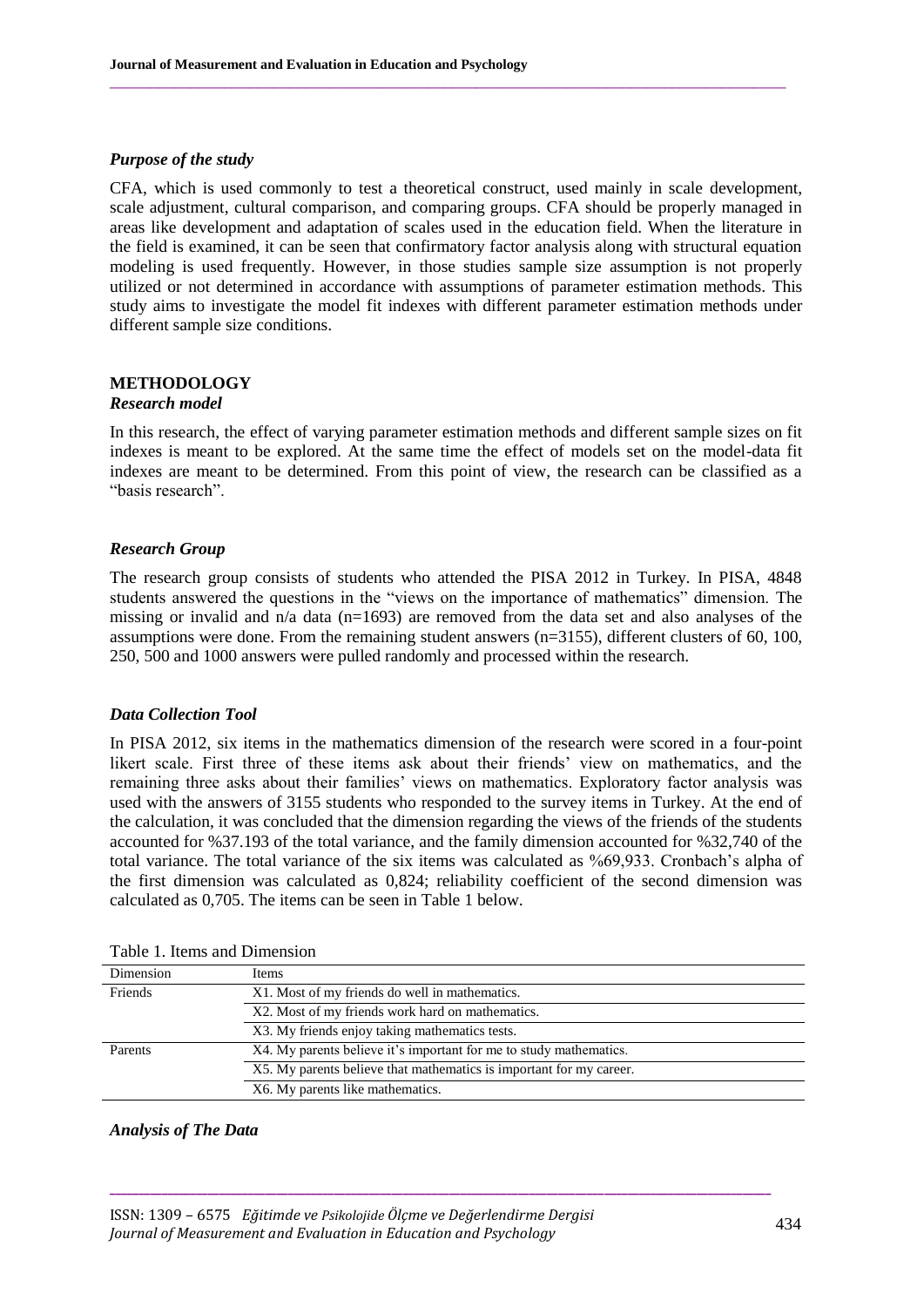In the research, analyses of assumptions were carried out before analyses of the data sets. Firstly, the students with missing answers to the items were removed from the data set. Following that, univariate (determined with z statistics) and multivariate (calculated with Mahalonobis coefficient) observations with extreme values were removed. In order to examine the normality assumption, coefficient of skewness and kurtosis were utilized. It was calculated that the answers to the items were between  $-1$  and  $+1$  in the given values. In addition, histogram graphics were examined and no extreme deviation was detected in the values. In order to check if there is a multicollinearity, correlation coefficients of the answers to the items were calculated and found to be between 0,074 and 0,709. Box's M test was carried out and calculated to check the homogeneity of variances  $(p>0.05)$ . The aforementioned assumptions were analyzed in the groups of 60, 100, 250, 500, 1000 sample sizes that were pulled from the whole data set. In all data sets, it was found that there is no significant differences between items correlation coefficients (p>0,05).

In the analysis of the data, Model 1 which was reached via calculations with different sample sizes using exploratory factor analysis was calculated first. Then the factors with the least factor loads were determined and replaced to reach to Model 2, which the calculations were based upon. Estimations were carried out via LISREL packaged program.



Model 1: The model is specified in the first stage of DFA. Model 1 is specified in terms of AFA results and survey assumption.

Model 2: Factors with the least factor loads (X3-X6) were determined and replaced to reach to Model 2.

#### **FINDINGS**

## *1. What are the fit indexes that were estimated via different parameter methods with different sample sizes in Model 1?*

Analyses for Model 1 which were based on maximum likelihood, unweighted least squares and generalized least squares estimation methods were carried out with sample sizes of 60, 100, 250, 500, and 1000. The fit indexes based on those estimations and their results are shown in Table 2.

When Table 2 is examined, it can be seen that  $X^2/df$  fit index tend to increase with sample size for all three estimation methods. RMSEA fit index tend to decrease as the sample size increases to 250 and to increase with a sample size of 500. CFI, which is a goodness of fit index, tend to increase as the sample size increases to 250 and it shows a stable value (similar in 500 and 1000 sample size) with increasing sample size. NFI and GFI show a similar pattern as CFI.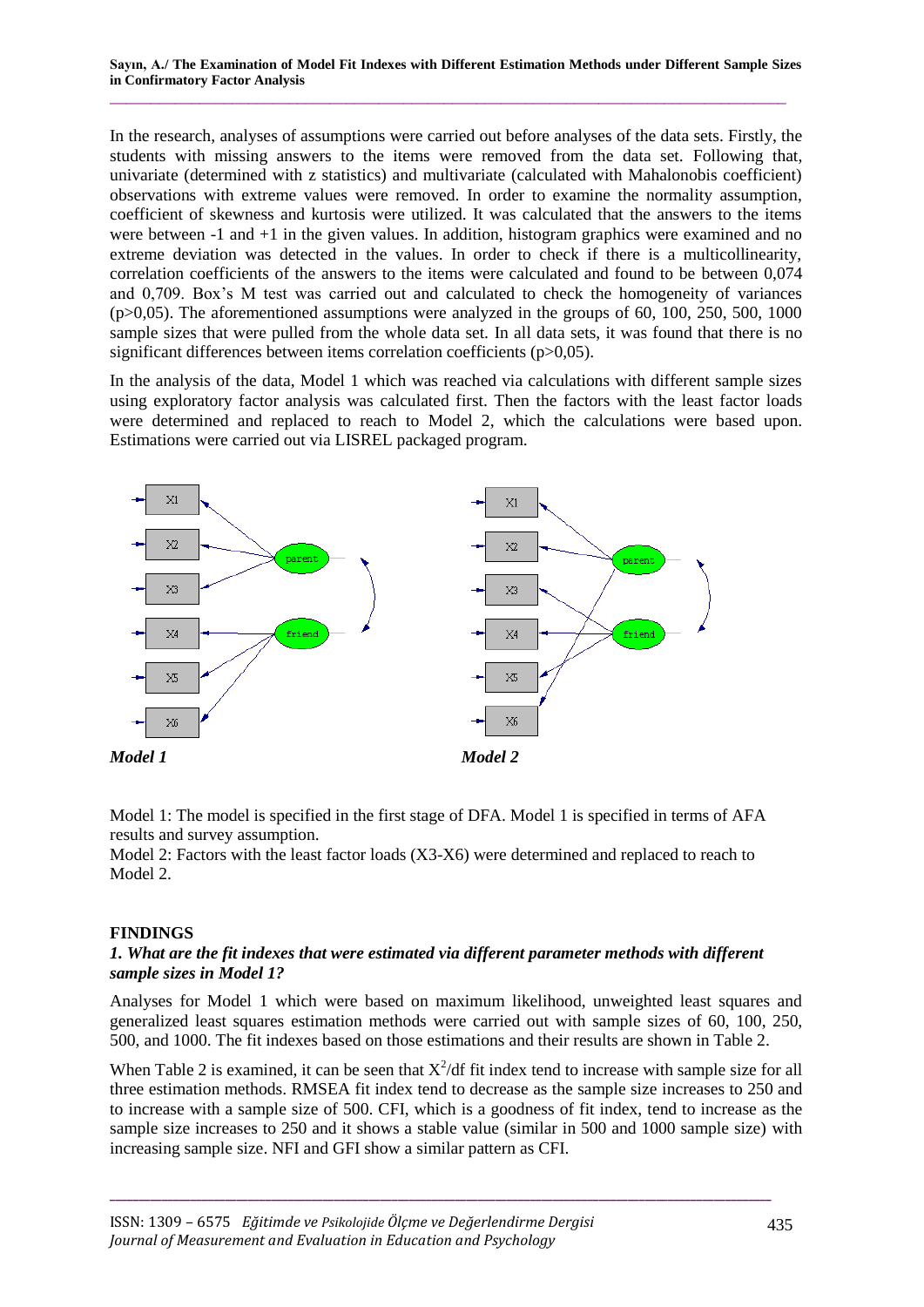It is observed that overall model-data fit is achieved when the sample size is at least 250 in ML estimation method, 60 in ULS estimation method, and 250 in GLS estimation method.

 $\_$  ,  $\_$  ,  $\_$  ,  $\_$  ,  $\_$  ,  $\_$  ,  $\_$  ,  $\_$  ,  $\_$  ,  $\_$  ,  $\_$  ,  $\_$  ,  $\_$  ,  $\_$  ,  $\_$  ,  $\_$  ,  $\_$  ,  $\_$  ,  $\_$  ,  $\_$  ,  $\_$  ,  $\_$  ,  $\_$  ,  $\_$  ,  $\_$  ,  $\_$  ,  $\_$  ,  $\_$  ,  $\_$  ,  $\_$  ,  $\_$  ,  $\_$  ,  $\_$  ,  $\_$  ,  $\_$  ,  $\_$  ,  $\_$  ,

| Estimation<br>methods | Sample Size | $X^2/df$ | <b>RMSEA</b> | <b>CFI</b> | NFI  | <b>GFI</b> |  |
|-----------------------|-------------|----------|--------------|------------|------|------------|--|
|                       | 60          | 2,78     | 0,174        | 0,88       | 0,83 | 0,89       |  |
| ML                    | 100         | 2,87     | 0,138        | 0.93       | 0,91 | 0,93       |  |
|                       | 250         | 3,27     | 0,095        | 0,97       | 0.96 | 0,97       |  |
|                       | 500         | 6,76     | 0,107        | 0,97       | 0,96 | 0,97       |  |
|                       | 1000        | 12,20    | 0,106        | 0,97       | 0,96 | 0,97       |  |
|                       | 60          | 1,34     | 0,088        | 0,97       | 0,92 | 0.96       |  |
| <b>ULS</b>            | 100         | 1,46     | 0,058        | 0,99       | 0.96 | 0,99       |  |
|                       | 250         | 1,49     | 0,045        | 0.99       | 0,98 | 0,99       |  |
|                       | 500         | 3,01     | 0,063        | 0.99       | 0.98 | 0,99       |  |
|                       | 1000        | 7,06     | 0,075        | 0.98       | 0,98 | 0,98       |  |
|                       | 60          | 1,53     | 0.111        | 0,87       | 0,77 | 0,81       |  |
| <b>GLS</b>            | 100         | 1,72     | 0,073        | 0.94       | 0,87 | 0,88       |  |
|                       | 250         | 1,60     | 0,049        | 0.97       | 0,94 | 0,95       |  |
|                       | 500         | 3,09     | 0,065        | 0.96       | 0,94 | 0,95       |  |
|                       | 1000        | 6,16     | 0,072        | 0.95       | 0.94 | 0,95       |  |

Table 2. Estimation Results for the Model 1

# *2. What are the fit indexes that were estimated via different parameter methods with different sample sizes in Model 2?*

Analyses for Model 2 were carried out with the same three parameter estimation methods under five sample sizes. Results are shown in Table 3.

| Estimation | Sample size | $X^2/df$                | <b>RMSEA</b> | <b>CFI</b> | <b>NFI</b> | <b>GFI</b> | Statistically |  |  |  |  |
|------------|-------------|-------------------------|--------------|------------|------------|------------|---------------|--|--|--|--|
| methods    |             |                         |              |            |            |            | insignificant |  |  |  |  |
|            |             |                         |              |            |            |            | article count |  |  |  |  |
|            | 60          | Model does not converge |              |            |            |            |               |  |  |  |  |
| ML         | 100         | Model does not converge |              |            |            |            |               |  |  |  |  |
|            | 250         | 269,29                  | 0,345        | 0.51       | 0,51       | 0,74       |               |  |  |  |  |
|            | 500         | 564,80                  | 0,362        | 0,52       | 0,52       | 0,73       |               |  |  |  |  |
|            | 1000        | 959,99                  | 0,373        | 0,54       | 0,54       | 0,76       |               |  |  |  |  |
|            | 60          | 14,13                   | 0.114        | 0,97       | 0,94       | 0,95       |               |  |  |  |  |
| <b>ULS</b> | 100         | 63,93                   | 0,266        | 0,77       | 0,75       | 0,97       | 2             |  |  |  |  |
|            | 250         | 183,71                  | 0,297        | 0,72       | 0,71       | 0,88       |               |  |  |  |  |
|            | 500         | 435,92                  | 0,327        | 0,70       | 0,70       | 0,87       |               |  |  |  |  |
|            | 1000        | 316,27                  | 0,278        | 0,77       | 0,76       | 0,89       |               |  |  |  |  |
|            | 60          | 15,39                   | 0,125        | 0,85       | 0,77       | 0.66       |               |  |  |  |  |
| <b>GLS</b> | 100         | 164,78                  | 0,441        | 0.00       | $-0,81$    | 0,27       | 3             |  |  |  |  |
|            | 250         | 301,43                  | 0,445        | 0.00       | $-0,49$    | 0,40       |               |  |  |  |  |
|            | 500         | 784,54                  | 0.384        | 0.00       | $-0,82$    | 0,33       |               |  |  |  |  |
|            | 1000        | 565,00                  | 0,374        | 0.00       | $-0,42$    | 0,41       |               |  |  |  |  |

Table 3. Estimation Results for the Model 2

When Table 3 is examined, it can be seen that model did not converge with 60 and 100 sample sizes in ML method. In ULS method, with 100 sample size (2 items) and in GLS method, with 100 sample size (3 items), some items did not produce statistically significant results.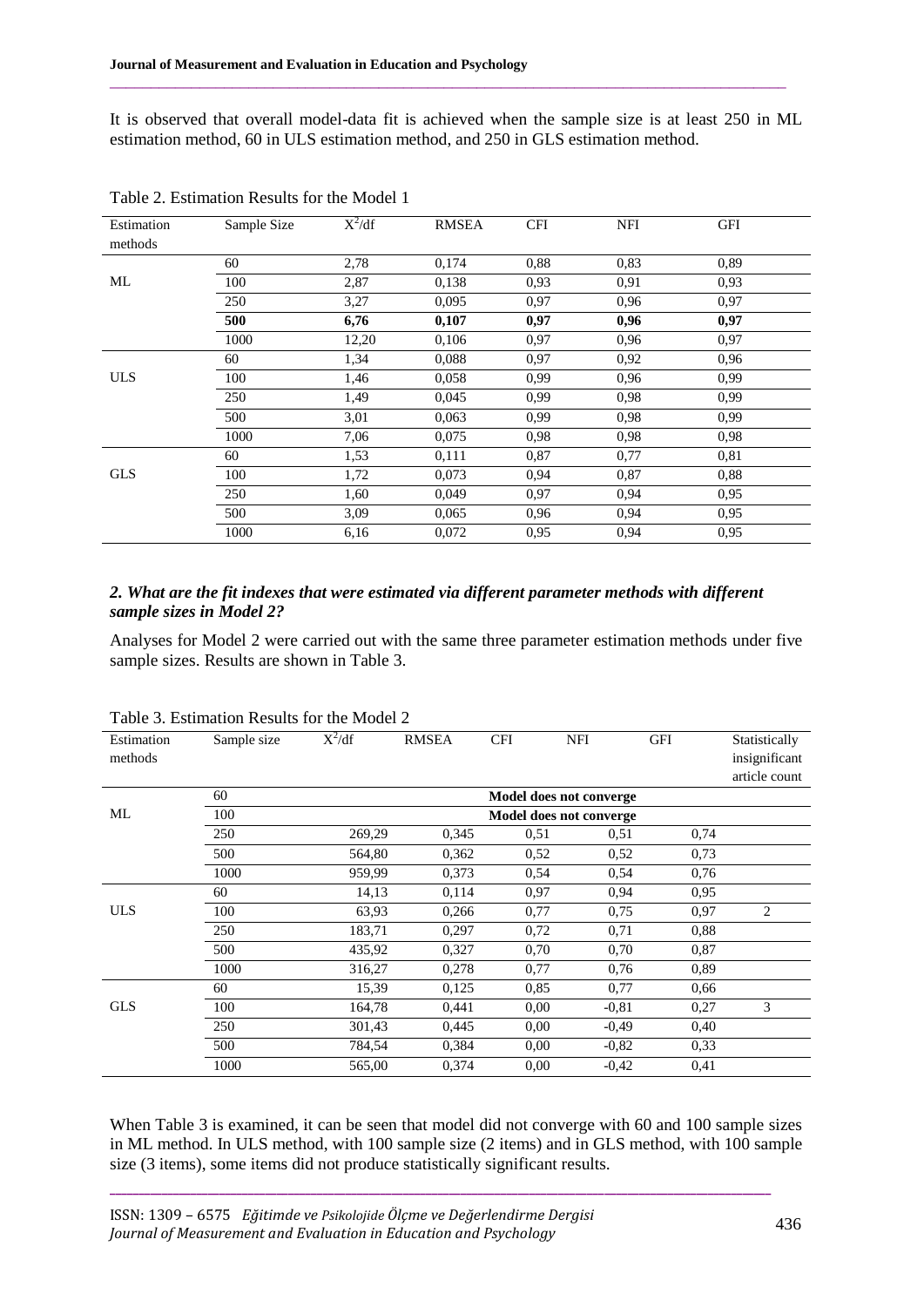When the information on Table 3 is analyzed, it can be seen that generalized least squares and maximum likelihood method are affected the most from Model 2, and unweighted least squares method was the least affected among the three. At the same time, it is observed that ULS method overall manages to achieve data model fit in 60 sample size (relative to bigger fit indexes).

According to the information on Table 3, fit indexes of  $X^2/df$  showed increase with the sample size and a model data fit was not achieved in any sample size. RMSEA fit index similarly increased with the sample size in ML overall. In ULS and GLS estimation methods,, RMSEA showed a decline in 250 and 500 sample sizes.

In ML parameter estimation method, CFI and NFI fit indexes produced similar results in every sample size, whereas GFI fit index showed a relatively bigger estimation among others. In ULS method, apart from 60 sample size, a similar change is observed. In GLS parameter estimation method, GFI fit index produced higher estimations relative to other fit indexes.

## *3. How does fit indexes differ within Model 1 and Model 2, different sample sizes and different parameter estimation methods?*

Fit indexes that reduced in value after the estimations of Model 1 and Model 2 and differences between them are analyzed. The differences between the reduced fit indexes are shown in Figure 1.



Figure 1. The Difference Among the Decremental Fit Indexes

As seen in Figure 1,  $X^2/df$  fit index showed the most increase in GLS parameter estimation method, and the least in ULS parameter estimation method. The biggest difference between the Model 1 and Model 2 model was estimated with ML parameter estimation method in 1000 sample size. RMSEA fit index is observed to not change in ULS and GLS in 60 sample size. ULS parameter estimation method is found to be the least affected from the Model 2 setting of the model.

As seen in Figure 2, the least affected parameter estimation method from the Model 2 setting of the model is ULS; whereas the most affected is GLS. In 60 sample size, the incremental fit indexes of CFI, NFI and GFI show little or no sign of being affected by Model 1 and Model 2 setting of the model. GFI fit index is found to be the least affected by the setting of the model among other incremental fit indexes.

The fit indexes showing increase with the Model 1 and Model 2 model are shown in Figure 2 below.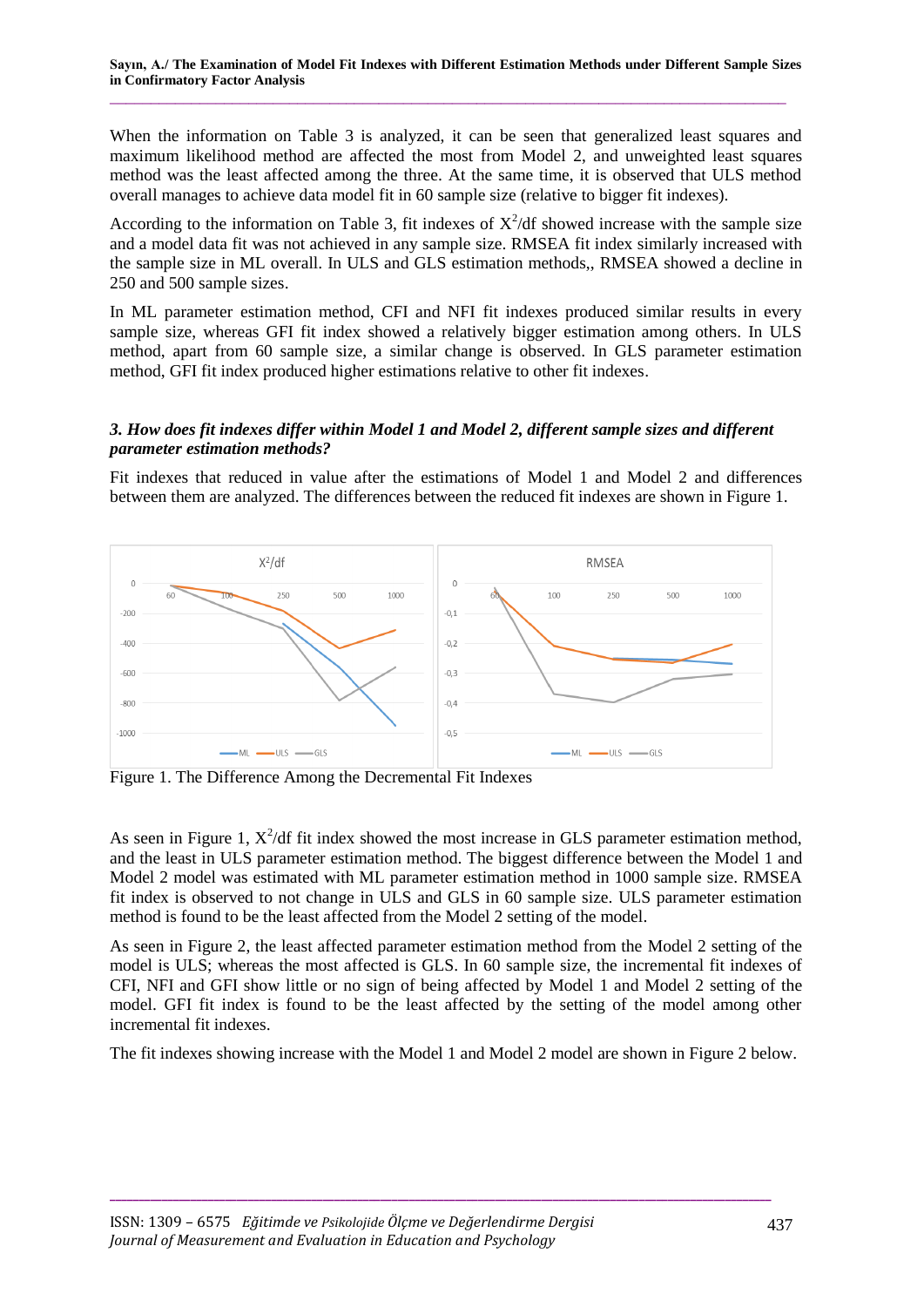

 $\_$  ,  $\_$  ,  $\_$  ,  $\_$  ,  $\_$  ,  $\_$  ,  $\_$  ,  $\_$  ,  $\_$  ,  $\_$  ,  $\_$  ,  $\_$  ,  $\_$  ,  $\_$  ,  $\_$  ,  $\_$  ,  $\_$  ,  $\_$  ,  $\_$  ,  $\_$  ,  $\_$  ,  $\_$  ,  $\_$  ,  $\_$  ,  $\_$  ,  $\_$  ,  $\_$  ,  $\_$  ,  $\_$  ,  $\_$  ,  $\_$  ,  $\_$  ,  $\_$  ,  $\_$  ,  $\_$  ,  $\_$  ,  $\_$  ,

Figure 2. The Difference Among the Incremental Fit Indexes

# **RESULTS and DISCUSSION**

In this study, the aim was to study the effect of different parameter estimation methods and sample sizes on the fit indexes for two models in confirmatory factor analysis. Towards this, sample data sets of 60, 100, 250, 500 and 1000 were pulled from answers to the "thoughts on the importance of mathematics" section in PISA 2012 data. Six items in the mathematics section of the research were scored in a four-point likert scale . Data sets were firstly analyzed in exploratory factor analysis and it was found that scale factors were two dimensionally gathered in friends (%37,193) and family  $(\frac{632,740}{62,740})$ . Cronbach's alpha reliability coefficients were estimated to be 0,824 and 0,705 in dimension 1 and dimension 2 of the scale, respectively.

Firstly, Model 1 was formed with six items and two dimensions, and ML, ULS and GLS parameter estimation methods were carried out with five different sample sizes. Results of the estimations showed that  $X^2/df$  fit index shows increase with the sample size. RMSEA fit index, on the other hand, shows increase with sample size up to a point, then decreases with some parameter estimation methods. Those which were referred to as decremental fit indexes showed a tendency to rise with the sample size, meaning that they may be misleading with bigger sample sizes. Research shows that  $X^2/df$  fit index can be statistically underpowered in small sample sizes (Kenny & McCoach, 2003). On the other hand, Kline (2011) suggests  $X^2$  fit index shows increase along with the sample size. Sayın & Gelbal (2016) also states in their study that fit index shows increase with increasing sample size, that model data fit cannot be achieved in especially greater sample sizes. On the other hand  $X^2$ fit index may be quite affected from the Model 2 model. Kenny, Kaniskan & McCoach (2014) states that RMSEA, which is the most used to evaluate model data fits, fit index is not fit to be used in small df models. They state that in especially small sample sizes, model parameters are estimated lower than they should be with RMSEA.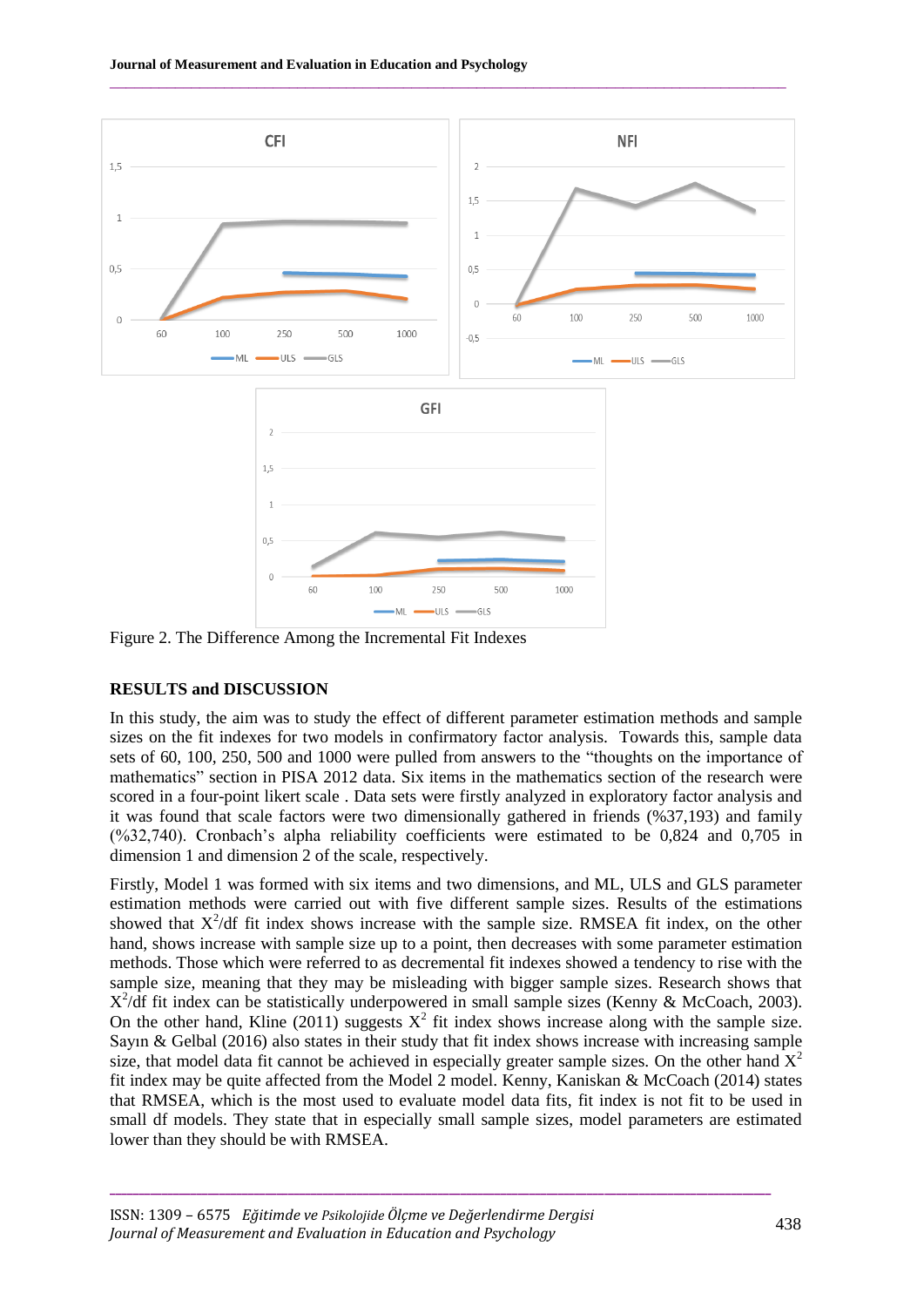The fit indexes that showed an increase, CFI, GFI and NFI fit indexes produced and increase until 250 sample size, and remained stable after that point, overall. Accordingly, it can be said that 250 sample size is enough to measure the model data fit. Boomsma (1982) states that at least a sample size of 200 is needed for structural equation modeling. Molwus, Erdogan, & Ogunlana (2013) suggests, when the effect of sample size on fit indexes are explored, small sample sizes produce low fit indexes, and as the sample sizes get bigger, fit indexes also do. The also suggest that is vital to consider this aspect when studying with small and big sample sizes at the same time.

When parameter estimation methods are observed, ML estimation method achieved model data fit at 250 sample size, ULS at 60 sample size, and GLS at 250 sample size. Fan and others (1999), state that ML and GLS should not produce different statistics from each other in theory, but there can be variations in practice against prediction. Sayın & Gelbal (2016) states that ML estimation method produces higher model fit index estimations than GLS. In this case if the prerequisite assumptions are met, It is suggested that ML is used.

In the research, in order to determine the effect of modeling on fit indexes, the items with the least factor loads were replaced and a Model 2 model was created. Same analysis procedures were carried out for Model 2. In the Model 2, one of the decremental fit indexes,  $X^2/df$  fit index showed an increase with the sample size and it showed no model data fit in any sample size. RMSEA fit index showed an overall increase with ML estimation method, along with the sample size. In ULS and GLS estimation methods, at 250 and 500 sample sizes, RMSEA showed a decline. In light of those informations, it can be said that  $X^2/df$  and RMSEA decremental fit indexes can be utilized if the model is set as Model 2 but they should not be evaluated for their results in different sample sizes. Fan and others (1999) states in their studies that RMSEA is more sensitive than GFI to model misspecification.

In ML parameter estimation method, CFI and NFI fit indexes produced similar results in all sample sizes, whereas GFI fit index was estimated to be higher than other incremental fit indexes. In ULS method, a similar pattern was observed over 60 sample size. In this case, it can be said that GFI fit index is the least affected from the Model 2 setting of the model, and whenever the model is inconsistent, it should not be used. Fan (1996) states in his study that a completely wrong model setting affects GFI fit index more than CFI and NFI. Schermelleh-Engel, Moosbrugger, & Müller (2003) also suggest in their study that GFI fit index estimates are higher than other incremental fit indexes, and it is not affected by a Model 1 or Model 2 setting of the model. Sharma, Mukherjee, Kumar & Dillon (2005) states in their studies that despite the percent of times misspecified model is accepted is quite low for higher degrees of misspecification, RMSEA index performs better than GFI. Also they noticed that the use of GFI should be discouraged.

GLS and ML methods are found to be the most affected from the Model 2 setting of the model, whereas ULS method was affected the least. At the same time ULS method achieves model data fit at 60 sample size (relative to the incremental fit indexes). In light of this information, it is suggested that when the model data fit is achieved preliminarily, ULS should not be used. Fan and others (1999) state that parameter estimation methods affect all fit indexes strongly. And they have found similar results to these research results that fit index values based on GLS invariably appeared to indicate a better fit than those based on ML. And also the research can be repeated with the simulation study.

#### **REFERENCES**

- Boomsma, A. (1982). The robustness of LISREL against small sample sizes in factor analysis models. (Eds. K. G. Jöreskog & H. Wold). Systems under indirect observations: Causality, structure, prediction, Amsterdam: North-Holland.
- Byrne, B. M. (2010). Structural equation modeling with AMOS basic concepts, applications, and programming. New York: Taylor & Francis Group.
- Crocker, L. M. & Algina, L. (1986). Introduction to classical and modern test theory. New York: Holt, Rinehart and Winston.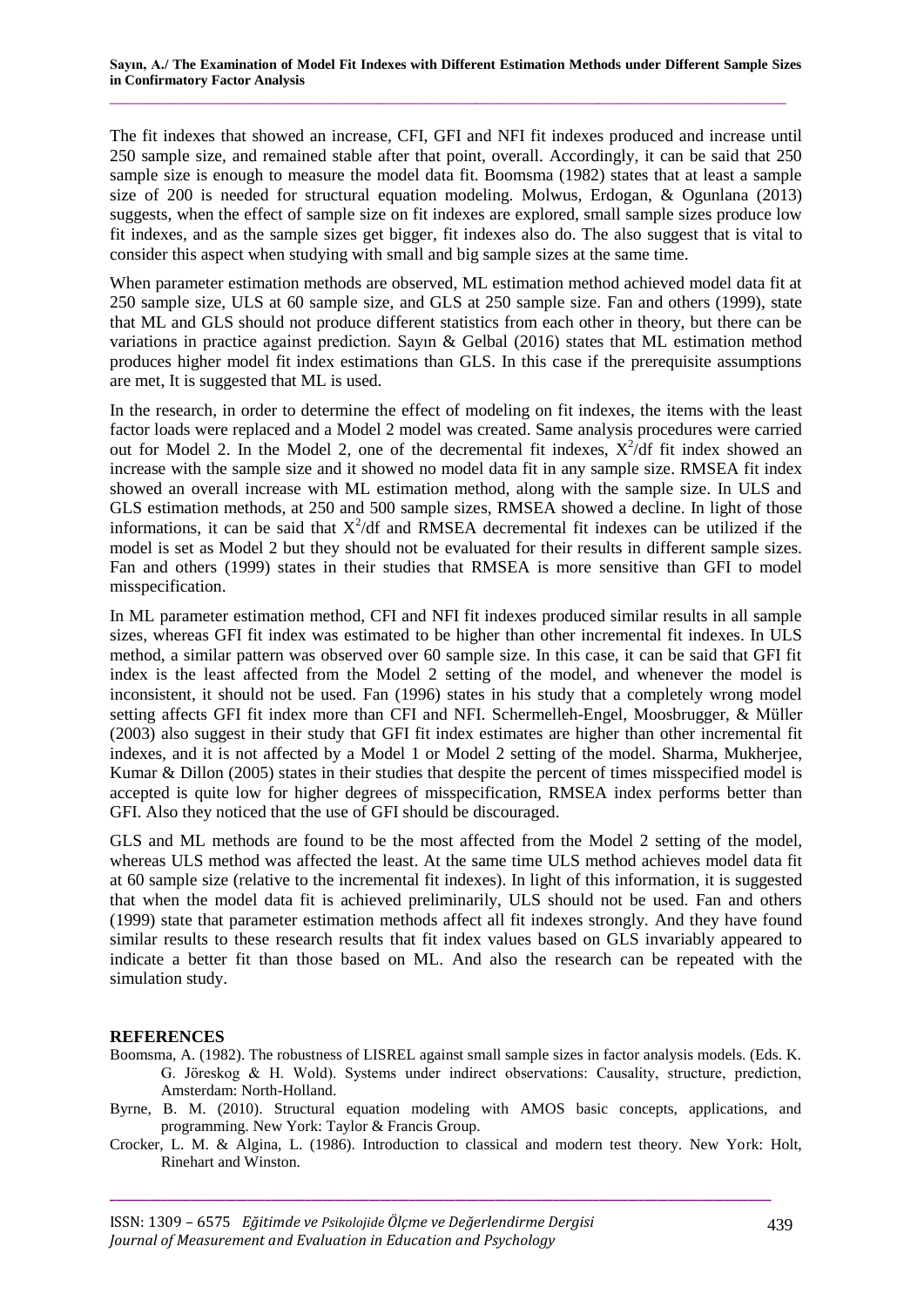DeVellis, R. F. (2003). Scale development theory and applications, applied social research methods series. California: SAGE Publications.

 $\_$  ,  $\_$  ,  $\_$  ,  $\_$  ,  $\_$  ,  $\_$  ,  $\_$  ,  $\_$  ,  $\_$  ,  $\_$  ,  $\_$  ,  $\_$  ,  $\_$  ,  $\_$  ,  $\_$  ,  $\_$  ,  $\_$  ,  $\_$  ,  $\_$  ,  $\_$ 

- Fan, X. (1996). Structural equation modeling and canonical correlation analysis: What do they have in common?. Structural Equation Modeling: A Multidisciplinary Journal, 4, 64-78.
- Fan, X., Thompson B. & Wang, L. (1999). Effects of sample size, estimation methods, and model specification on structural equation modeling fit indexes. Structural Equation Modeling, 6(1), 56-83.
- Fan, X. and Sivo, S. A. (2007). Sensitivity of fit indices to model misspecification and model types. Multivariate Behavioral Research, 42(3), 509-529.
- Kaplan (2001), Structural equation modeling. International Encyclopedia of the Social & Behavioral Sciences, 15215-15222.
- Kenny, D. A., & McCoach, D. B. (2003). Effect of the number of variables on measures of fit in structural equation modeling. Structural Equation Modeling, 10, 333–351.
- Kenny, D. A., Kaniskan, B. & McCoach, D. B. (2014). The Performance of RMSEA in Models With Small Degrees of Freedom. Sociological Methods & Research, 1-22.
- Kline, R. B. (2011). Principals and practice of structural equation modeling. New York. The Guilford Press.
- Molwus, J. J., Erdogan, B. & Ogunlana, S. O. (2013). Sample Size and Model Fit Indices for Structural Equation Modelling (SEM): The Case of Construction Management Research. ICCREM, 338-347.
- Savalie, V. (2012). The relationship between root mean square error of approximation and model misspecification in confirmatory factor analysis models. Educational and Psychological Measurement, 72(6), 910-932.
- Sayın, A. & Gelbal, S. (2016). Yapısal eşitlik modellemesinde parametrelerin klasik test kuramı ve madde tepki kuramına göre sınırlandırılmasının uyum indekslerine etkisi. International Journal of Education Science and Technology, 2(2), 57-71.
- Schermelleh-Engel, K., Moosbrugger, H. & Müller, H. (2003). Evaluating the fit of structural equation models: Tests of significance and descriptive goodness-of-fit measures. Methods of Psychological Research Online, 8(2), 23-74.
- Schumacker, R.E. & Lomax, R.G. (2004). A beginner's guide to structural equation modeling. Lawrence Erlbaum Associates, New Jersey.
- Sharma, S., Mukherjee, S., Kumar, A. & Dillon, W.R. (2005). A simulation study to investigate the use of cutoff values for assessing model fit in covariance structure models. Journal of Business Research, 58, 935–943.
- Tabachnick, B. G. & Fidell, L. S. (2007). Using multivariate statistics. Boston: Allyn and Bacon.

# **GENİŞ ÖZET**

#### *Giriş*

Ölçmenin temel konularından birini oluşturan insanlar gözlemlenerek; nesneler, olaylar ve süreçler hakkında bilgi edinilebilir (DeVellis, 2003). Ölçülmesi gereken psikolojik yapılar gözlenen değişkenler aracılığı ile belirlenebilir. Ancak daha çok sosyal bilimlerde doğrudan gözlemler yoluyla gerekli bilgiler sağlanamayabilir ve bir hata ortaya çıkabilir. (Crocker, & Algina, 2006).

Gözlenen cevaplar doğrultusunda gizil yapıların belirlendiği ve daha çok teorik bir yapının test edildiği Doğrulayıcı Faktör Analizi (DFA); ölçek uyarlama, geliştirme, kültürel karşılaştırma, grupları karşılaştırma gibi alanlarda sıklıkla kullanılmaktadır. Eğitimde kullanılan ölçeklerin geliştirme ve uyarlama sürecinde DFA'nın doğru bir şekilde kullanılması gerekmektedir. Alan yazında gerçekleştirilen araştırmalar incelendiğinde, yapısal eşitlik modellemesi ile doğrulayıcı faktör analizi çalışmalarının sıklıkla kullanıldığı ancak bu çalışmalarda örneklem büyüklüğü varsayımının incelenmediği, parametre kestirim yöntemlerinin varsayımları doğrultusunda belirlenmediği görülmektedir. Bu çalışma ile örneklem büyüklüğü ile parametre kestirim yöntemlerinin uyum iyiliği indeksleri üzerindeki ne düzeyde bir etkisi olduğu belirlenmesi amaçlanmaktadır. Bunun yanı sıra DFA'nın kullanıldığı çalışmalarda, özellikle geliştirme çalışmalarında, modelden tam olarak emin olunamadığı durumlarla karşılaşılmaktadır. Bu doğrultuda araştırmada aynı zamanda oluşturulan iki farklı modelin hesaplama sonuçları karşılaştırılmıştır. Sosyal bilimler ve davranış bilimlerinde doğrulayıcı faktör analizi sıklıkla kullanılmasına rağmen böyle bir çalışmanın yaygınlaşmaması araştırmayı ayrıca önemli kılmaktadır.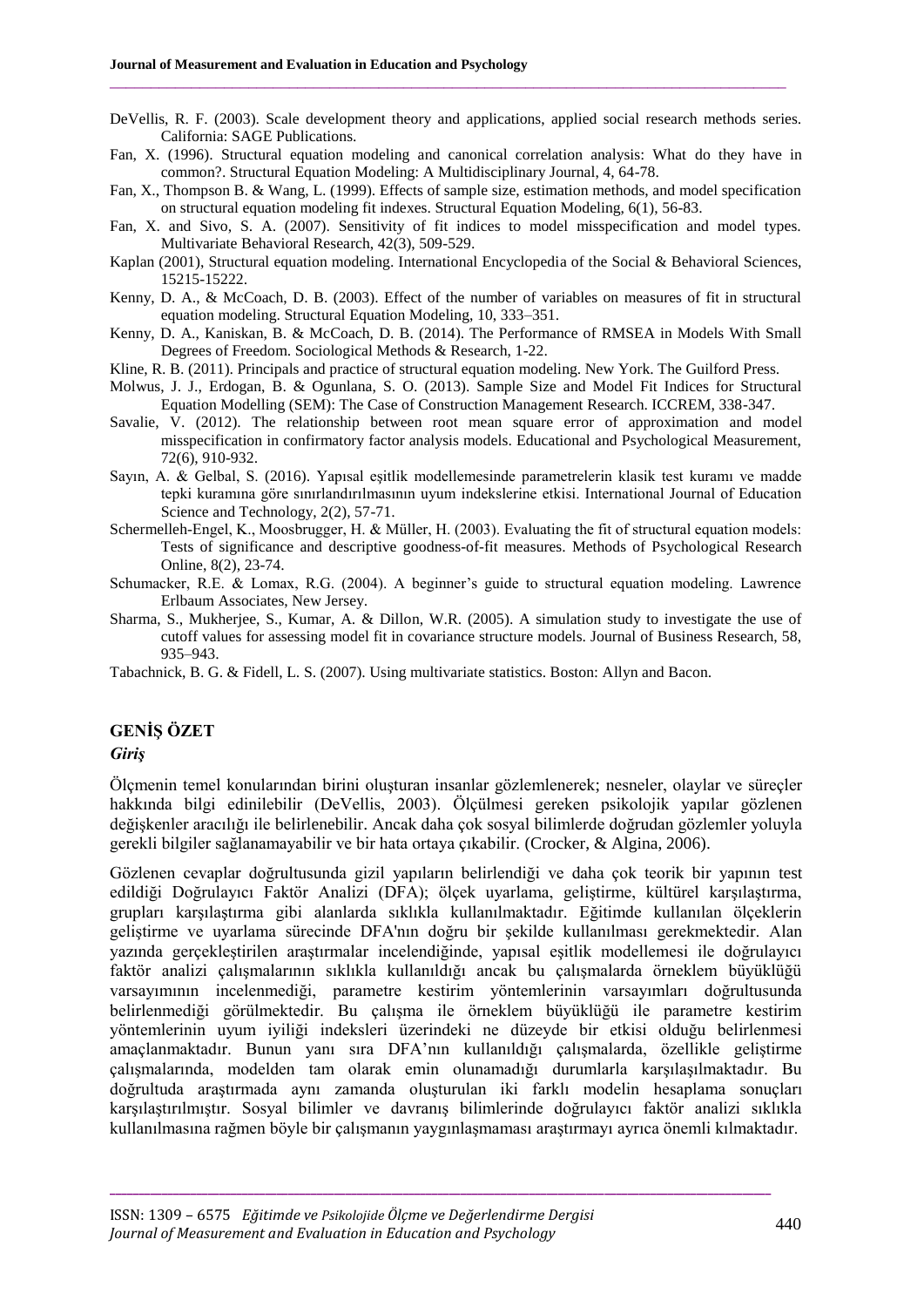# *Yöntem*

Bu araştırmada, farklı parametre kestirim yöntemleri ve farklı örneklem büyüklüklerinin doğrulayıcı faktör analizindeki uyum indeksleri üzerindeki etkisinin araştırılması amaçlanmaktadır. Aynı zamanda model-veri uyum indekslerinin oluşturulan farklı modellerde nasıl hesaplandığının belirlenmesi amaçlanmaktadır. Bu doğrultuda araştırmanın "temel araştırma" niteliğinde olduğu söylenebilir.

Araştırmanın çalışma grubunu Türkiye'de PISA 2012 çalışmasına katılan öğrenciler oluşturmaktadır. PISA çalışmasında "matematiğin önemine yönelik görüşler" maddelerine 4848 öğrenci cevap vermiştir. Eksik ve geçersiz veriler, veri setinden çıkarılmış ve varsayımların incelemesi gerçekleştirilmiştir. Kalan 3155 öğrencinin cevapları içerisinden rastgele seçilen 60, 100, 250, 500 ve 1000 öğrencinin görüşleri araştırma kapsamında incelenmiştir.

PISA 2012 çalışmasında öğrencilerin cevaplandırdığı matematik anketinde kişilerin matematiğin önemine yönelik 4'lü likert tipinde derecelendirilmiş altı madde yer almaktadır. Bu maddelerden ilk üçü arkadaşlarının, diğer üç madde de ailesinin matematiğe yönelik algılarını ifade etmektedir. Türkiye'de çalışmaya katılan öğrencilerin cevapları (n=3155) doğrultusunda öncelikle açımlayıcı faktör analizi hesaplanmıştır. Hesaplama sonucunda arkadaş boyutundaki maddelerin toplam varyansın %37,193'üne; aile boyutundaki maddelerin de varyansın %32,740'ına açıklık getirdiği tespit edilmiştir. Toplam altı maddenin varyansın %69,933'ünü açıkladığı belirlenmiştir. Birinci boyuttaki maddelerin Cronbach alfa katsayısı 0,824; ikinci boyuttaki maddelerin güvenirlik katsayısı da 0,705 olarak hesaplanmıştır.

Bu doğrultuda PISA 2012 çalışmasına katılan ve iki boyuttan oluşan "matematiğin önemine yönelik görüşler" maddelerine cevap veren öğrenciler içerisinden 60, 100, 250, 500 ve 1000 kişilik veri setleri belirlenmiştir. Belirtilen şekilde iki boyutlu oluşturulan Model 1 ile en çok olabilirlik (EÇO), ağırlıklandırılmamış en küçük kareler (AEKK), genelleştirilmiş en küçük kareler (GEKK) hesaplama yöntemleri kullanılarak hesaplamalar gerçekleştirilmiştir. Ardından boyutlar içerisinde en düşük faktör yük değerine sahip maddelerin yerleri değiştirilerek Model 2 oluşturulmuştur. Model 2 ile de hesaplamalar gerçekleştirilerek sonuçlar karşılaştırılmıştır.

# *Sonuç ve Tartışma*

Araştırma kapsamında öncelikle altı madde ve iki boyuttan oluşan Model 1 kurulmuş ve EÇO, AEKK ve GEKK parametre kestirim yöntemleri ile beş farklı örneklem büyüklüğünde hesaplamalar gerçekleştirilmiştir. Hesaplama sonucunda  $X^2$ /sd uyum indeksinin örneklem büyüklüğüne bağlı olarak artış gösterdiği belirlenmiştir. RMSEA uyum indeksinin ise parametre kestirim yöntemlerine göre belirli örneklem büyüklüğüne göre azalma, daha sonra ise artma eğiliminde olduğu tespit edilmiştir. Söz konusu uyum indekslerinin örneklem büyüklüğüne bağlı olarak artış göstermesi, büyük örneklem büyüklüklerinde yanıltıcı olabileceklerini göstermektedir.

Artan uyum indeksleri olan CFI, GFI ve NFI uyum indekslerinin tüm parametre kestirim yöntemlerinde genel olarak 250 örneklem büyüklüğüne kadar artış gösterdiği, daha sonra ise genel olarak sabitlendiği belirlenmiştir. Bu doğrultuda 250 örneklem büyüklüğünün model-veri uyum tespitinde yeterli olduğu söylenebilir.

Parametre kestirim yöntemleri bazında incelemeler gerçekleştirildiğinde ise EÇO hesaplama yöntemi ile en az 250 örneklem büyüklüğünde, AEKK ile 60 örneklem büyüklüğünde ve GEKK hesaplama yöntemi ile de 250 örneklem büyüklüğünde model-veri uyumunun genel olarak sağlandığı tespit edilmiştir.

Model içerisinde maddelerin boyutlarındaki yerleri değiştirilerek Model 2 oluşturulmuştur. Model 2 ile gerçekleştirilen hesaplamalar sonucunda  $X^2$ /sd ve RMSEA azalan uyum indekslerinin değişim gösterdiği belirlenmiştir. Model 2 hesaplanmasında en çok GEKK yöntemi ile EÇO yönteminin, en az ise AEKK'nin Model 1'den farklı sonuçlar verdiği belirlenmiştir.